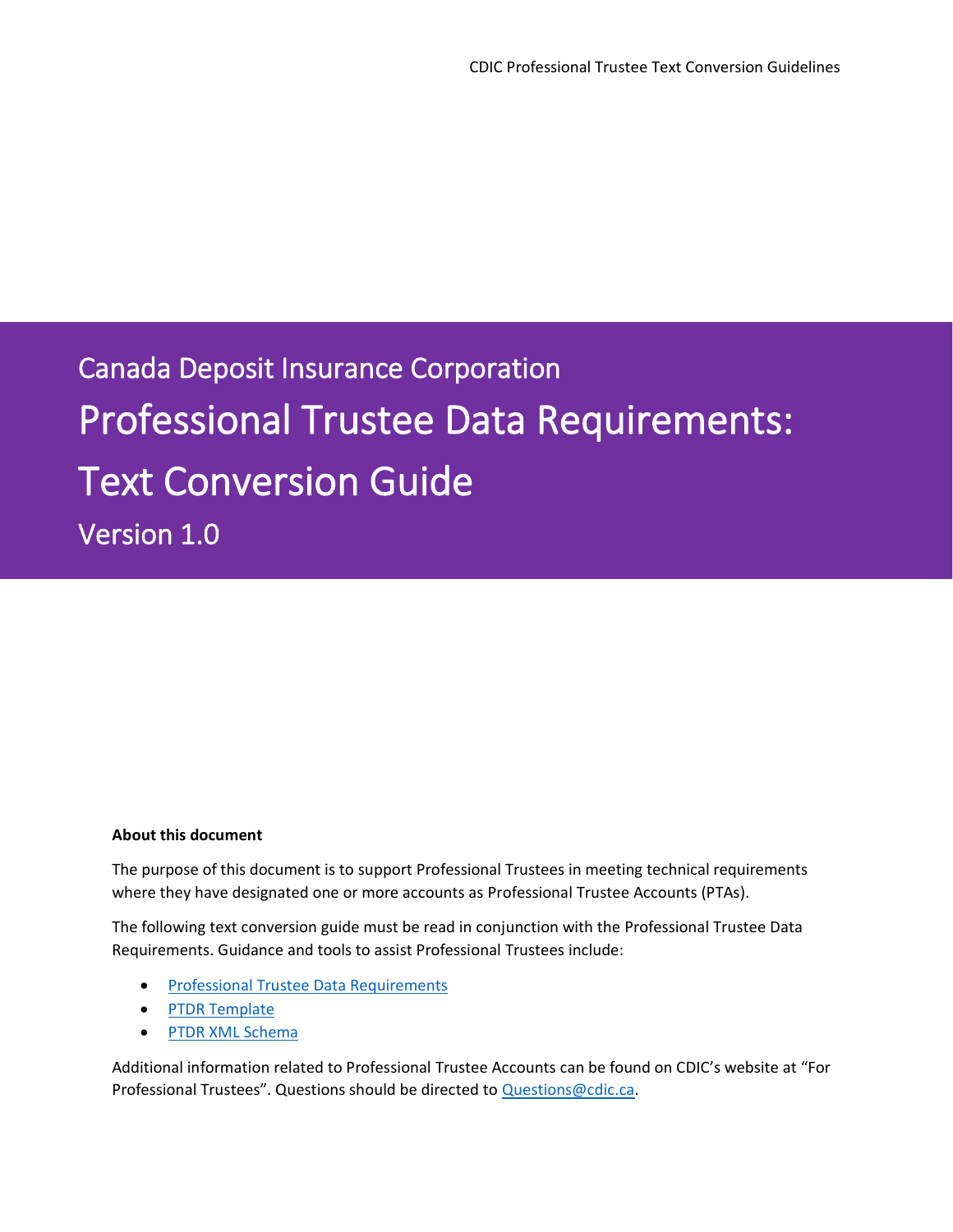The following guide was developed using **Windows 10 Pro**. User experience may vary across platforms, and as updates change Microsoft settings and applications.

## **1 Introduction**

For those Professional Trustees that choose to submit their beneficiary information to CDIC using the Window-compatible text file option, the following guide instructs Professional Trustees how to convert a **Microsoft Excel file** to a **pipe delimited .txt file** as required by CDIC.

[Professional Trustees](https://www.cdic.ca/financial-community/for-trustees/for-professional-trustees/) who designate one or more accounts as Professional Trustee Accounts at th[e Member Institution](https://www.cdic.ca/your-coverage/list-of-member-institutions/) holding their deposits in trust, must provide to CDIC select information upon request. This information includes the names, contact information and interest of beneficiaries for deposits held in Professional Trustee Accounts. Professional Trustees may choose to provide this information to CDIC in an XML file, or Windows compatible text file. The specifications for the information and file formats are set out in the Professional Trustee Data requirements.

For more information concerning the Professional Trustee framework, refer to the PT Overview [Deck.](https://www.cdic.ca/wp-content/uploads/PTDR-Overview-Deck.pdf)

# **2 Conversion Steps when providing information as Windows compatible text file**

## **1) PTDR Extract – Excel**

To calculate deposit insurance, CDIC requires that Professional trustees provide an extract of their account and beneficiary information to CDIC upon request ("PTDR Extract"). The extract must provide the information, and conform to the requirements, set out in the Professional Trustee Data Requirements.

Generate a PTDR extract. Ensure account and beneficiary information is set out in an Excel spreadsheet in the manner required by the Professional Trustee Data Requirements (PTDR). Save the document.

For a template excel spreadsheet and examples, refer to: **[Excel Template](https://www.cdic.ca/wp-content/uploads/PTDR-Template-File.xlsx)** 

**Do:**

- Ensure each required field is included as a column in the order set out in the PTDR;
- Ensure a unique interest in each Professional Trustee Account is set out in each row;
- Ensure the values provided in each field conform to PTDR field format requirements (include the correct number and type of characters); and
- Ensure the data set out in the spreadsheet is complete and comprehensive.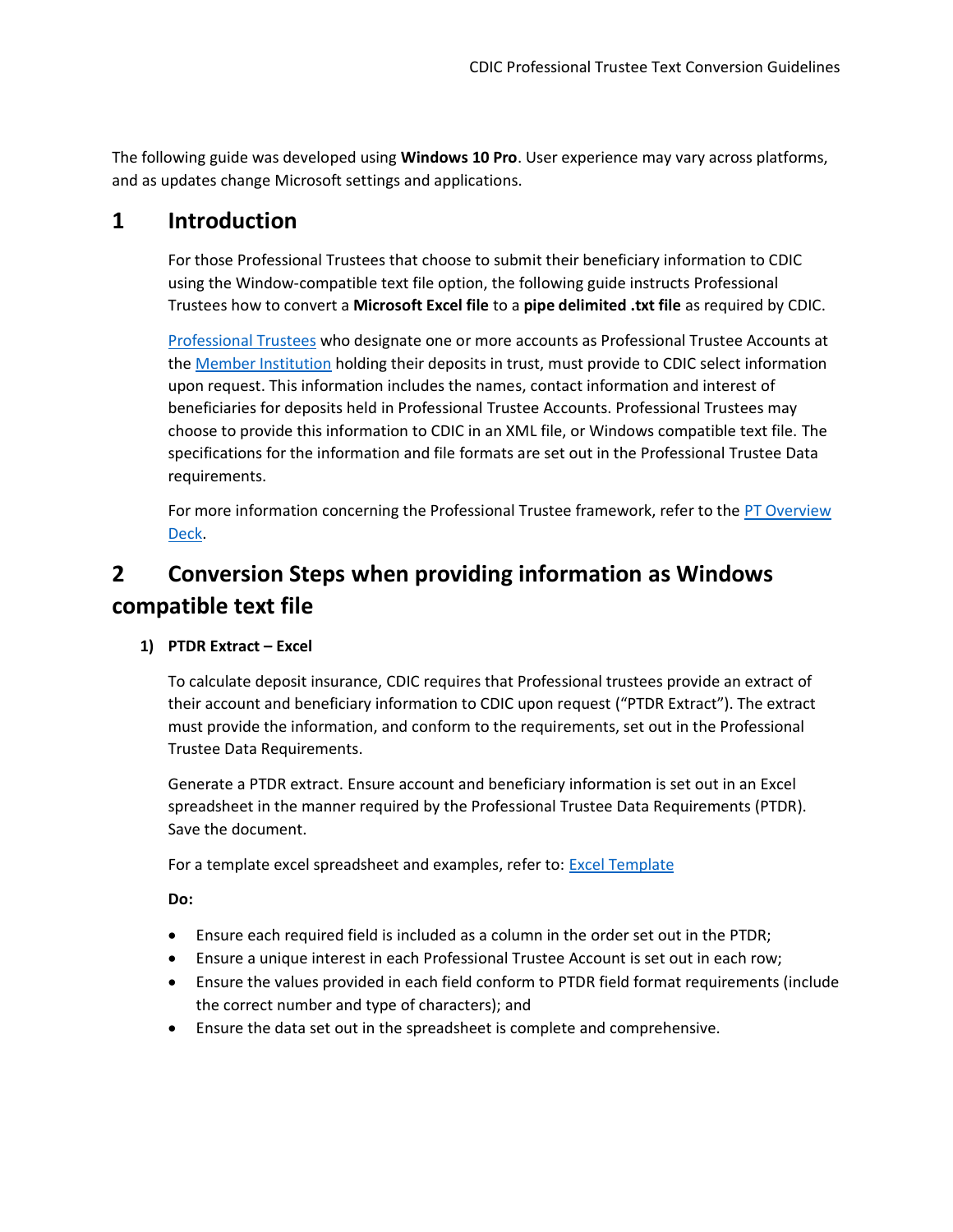### **Do Not:**

- Include in your excel spreadsheet additional columns, rows or values not set out in the PTDR & template;
- Include the pipe character  $('')'$  in any of the excel sheet's fields;
- Include any notes, comments or other text;
- Use any macros, or other conditional or non-conditional formatting which, when converted to text provides a value or values, or modifies the order of the fields or values provided; and
- Include additional "sheets" in your excel spreadsheet (whether they contain values or not).

## **2) Microsoft Control Panel**

Default settings on your Microsoft device must be modified to enable files to be saved in a "pipe" delimited format.

To do so, access the Microsoft Control panel on your device. This can be done through the Start Menu or by the searching the phrase "control panel" with the search function. Click on the Control Panel application to open it. Select "Region" as shown in the image below.

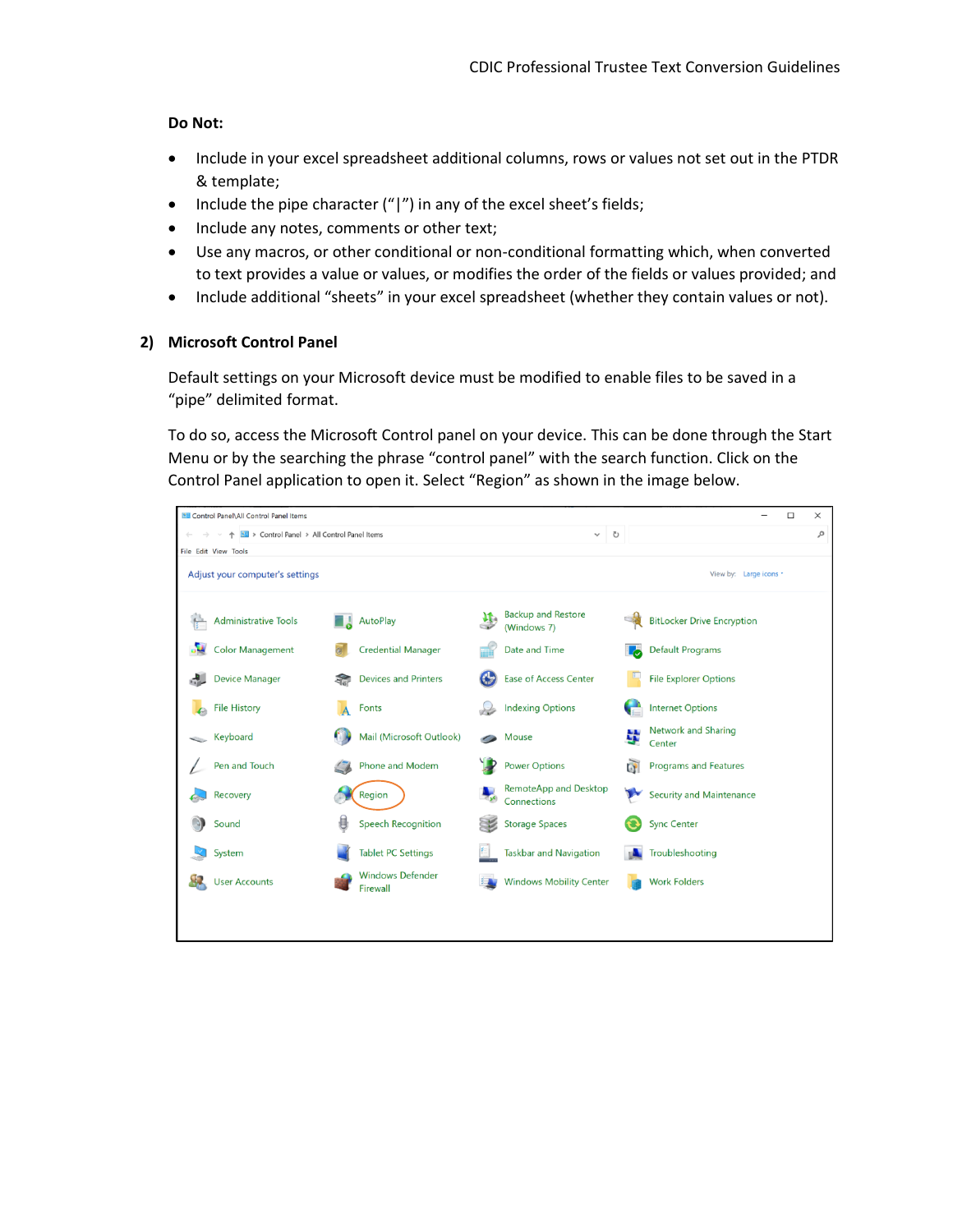## **3) Region Settings**

Open the "region" settings menu and select "Additional Settings" as shown in the image below.

| Region                           |                              | × |
|----------------------------------|------------------------------|---|
| <b>Formats</b><br>Administrative |                              |   |
| Format:                          |                              |   |
| <b>English (United States)</b>   |                              |   |
|                                  |                              |   |
| Language preferences             |                              |   |
| Date and time formats            |                              |   |
| Short date:                      | M/d/yyyy                     |   |
| Long date:                       | dddd, MMMM d, yyyy           |   |
| Short time:                      | h:mm tt                      |   |
| Long time:                       | h:mm:ss tt                   |   |
| First day of week:               | Sunday                       |   |
|                                  |                              |   |
| <b>Examples</b>                  |                              |   |
| Short date:                      | 2/16/2022                    |   |
| Long date:                       | Wednesday, February 16, 2022 |   |
| Short time:                      | 2:10 PM                      |   |
| Long time:                       | 2:10:32 PM                   |   |
|                                  | Additional settings          |   |
|                                  | OK<br>Cancel<br>Apply        |   |

## **4) Additional Settings**

Open the "Additional Settings" settings menu, and select "Numbers" as per the image below

| Customize Format<br>×                                                                                 |                       |                              |       |  |
|-------------------------------------------------------------------------------------------------------|-----------------------|------------------------------|-------|--|
| <b>Numbers</b>                                                                                        | Currency Time<br>Date |                              |       |  |
| Example<br>Positive:                                                                                  | 123,456,789.00        | -123,456,789.00<br>Negative: |       |  |
| Decimal symbol:                                                                                       |                       |                              |       |  |
| No. of digits after decimal:                                                                          |                       | $\overline{2}$               |       |  |
| Digit grouping symbol:                                                                                |                       | ¥                            |       |  |
| Digit grouping:                                                                                       |                       | 123,456,789                  |       |  |
| Negative sign symbol:                                                                                 |                       |                              |       |  |
| Negative number format:                                                                               |                       | $-1.1$                       |       |  |
| Display leading zeros:                                                                                |                       | 0.7                          |       |  |
| List separator:                                                                                       |                       |                              |       |  |
| Measurement system:                                                                                   |                       | U.S.                         |       |  |
| <b>Standard digits:</b>                                                                               |                       | 0123456789                   |       |  |
| Use native digits:                                                                                    |                       | <b>Never</b>                 |       |  |
| Click Reset to restore the system default settings for<br>Reset<br>numbers, currency, time, and date. |                       |                              |       |  |
|                                                                                                       |                       | OK<br>Cancel                 | Apply |  |